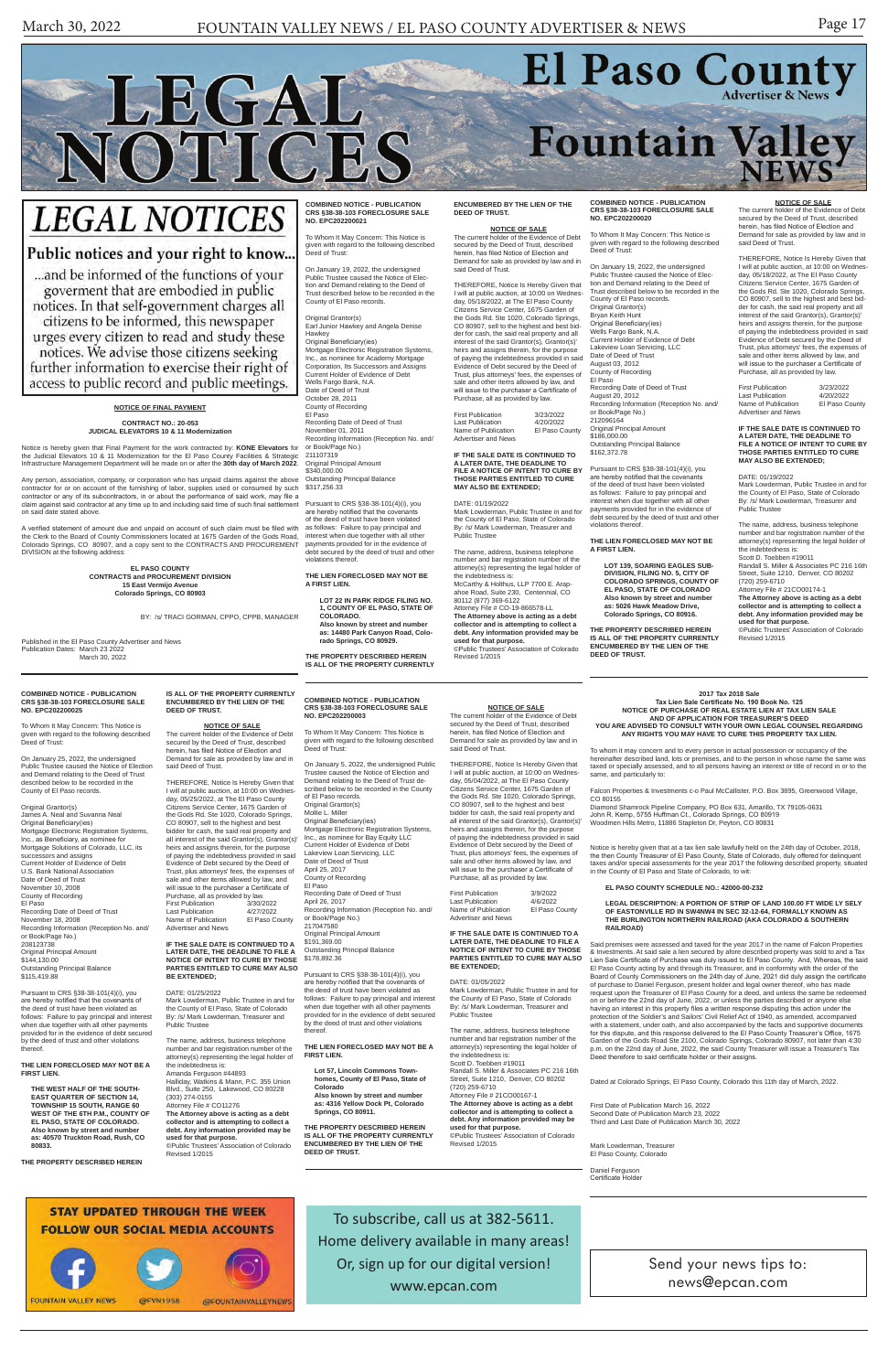# Page 18 FOUNTAIN VALLEY NEWS / EL PASO COUNTY ADVERTISER & NEWS March 30, 2022

#### **COMBINED NOTICE - PUBLICATION CRS §38-38-103 FORECLOSURE SALE NO. EPC202100143**

To Whom It May Concern: This Notice is given with regard to the following described Deed of Trust:

On December 28, 2021, the undersigned Public Trustee caused the Notice of Election and Demand relating to the Deed of Trust described below to be recorded in the County of El Paso records. Original Grantor(s) Owen McDermott Original Beneficiary(ies) Mortgage Electronic Registration Systems, Inc., as nominee for American Financial Network, Inc. Current Holder of Evidence of Debt PennyMac Loan Services, LLC Date of Deed of Trust January 18, 2020 County of Recording El Paso Recording Date of Deed of Trust January 31, 2020 Recording Information (Reception No. and/ or Book/Page No.) 220014246 Original Principal Amount \$239,900.00

**NOTICE OF SALE**<br>The current holder of the Evidence of Debt<br>secured by the Deed of Trust, described herein, has filed Notice of Election and Demand for sale as provided by law and in said Deed of Trust.

Outstanding Principal Balance \$239,151.98

Pursuant to CRS §38-38-101(4)(i), you are hereby notified that the covenants of the deed of trust have been violated as follows: Failure to pay principal and interest when due together with all other payments provided for in the evidence of debt secured by the deed of trust and other violations thereof.

First Publication 3/2/2022<br>Last Publication 3/30/2022 Last Publication 3/30/2022<br>Name of Publication El Paso County Name of Publication Advertiser and News

**THE LIEN FORECLOSED MAY NOT BE A FIRST LIEN.**

**LOT 14, BLOCK 4, SOUTHBOROUGH SUBDIVISION NO. 1, COUNTY OF EL PASO, STATE OF COLORADO. Also known by street and number as: 4040 London Ln, Colorado Springs, CO 80916.**

**THE PROPERTY DESCRIBED HEREIN IS ALL OF THE PROPERTY CURRENTLY ENCUMBERED BY THE LIEN OF THE DEED OF TRUST.**

THEREFORE, Notice Is Hereby Given that I will at public auction, at 10:00 on Wednes-day, 04/27/2022, at the El Paso County Citizens Service Center, 1675 Garden of the Gods Rd. Ste 1020, Colorado Springs, CO 80907, sell to the highest and best bidder for cash, the said real property and all interest of the said Grantor(s), Grantor(s)' heirs and assigns therein, for the purpose of paying the indebtedness provided in said Evidence of Debt secured by the Deed of Trust, plus attorneys' fees, the expenses of sale and other items allowed by law, and will issue to the purchaser a Certificate of Purchase, all as provided by law.

**IF THE SALE DATE IS CONTINUED TO A LATER DATE, THE DEADLINE TO FILE A NOTICE OF INTENT TO CURE BY THOSE PARTIES ENTITLED TO CURE MAY ALSO BE EXTENDED;**

#### DATE: 12/28/2021

Mark Lowderman, Public Trustee in and for the County of El Paso, State of Colorado By: /s/ Mark Lowderman, Treasurer and Public Trustee

The name, address, business telephone number and bar registration number of the attorney(s) representing the legal holder of the indebtedness is: Scott D. Toebben #19011

> First Publication 3/9/2022<br>Last Publication 4/6/2022 Last Publication 4/6/2022<br>Name of Publication El Paso County Name of Publication Advertiser and News

Randall S. Miller & Associates PC 216 16th Street, Suite 1210, Denver, CO 80202 (720) 259-6710

> Mark Lowderman, Public Trustee in and for the County of El Paso, State of Colorado By: /s/ Mark Lowderman, Treasurer and Public Trustee

Attorney File # 21CO00156-1 **The Attorney above is acting as a debt collector and is attempting to collect a debt. Any information provided may be used for that purpose.**

©Public Trustees' Association of Colorado Revised 1/2015

## **COMBINED NOTICE - PUBLICATION CRS §38-38-103 FORECLOSURE SALE NO. EPC202100144**

To Whom It May Concern: This Notice is given with regard to the following described Deed of Trust:

On December 30, 2021, the undersigned Public Trustee caused the Notice of Elec-tion and Demand relating to the Deed of Trust described below to be recorded in the County of El Paso records. Original Grantor(s) Sadie A. Cardenas Original Beneficiary(ies) Financial Freedom Senior Funding Corpora-tion, a Subsidiary of Indy Mac Bank, F.S.B. Current Holder of Evidence of Debt Bank of New York Mellon Trust Company, N.A. as trustee for Mortgage Assets Management Series I Trust Date of Deed of Trust July 27, 2005 County of Recording El Paso

Said premises were assessed and taxed for the year 2017 in the name of Tressa M. Eaton. At said sale a lien secured by afore described property was sold to and a Tax Lien Sale Certificate of Purchase was duly issued to Ameise who has made request upon the Treasurer of El Paso County for a deed, and unless the same be redeemed on or before the 22nd day of June, 2022, or unless the parties described or anyone else having an interest in this property files a written response disputing this action under the protection of the Soldier's and Sailors' Civil Relief Act of 1940, as amended, accompanied with a statement, under oath, and also accompanied by the facts and supportive documents for this dispute, and this response delivered to the El Paso County Treasurer's Office, 1675 Garden of the Gods Road Ste 2100, Colorado Springs, Colorado 80907, not later than 4:30 p.m. on the 22nd day of June, 2022, the said County Treasurer will issue a Treasurer's Tax Deed therefore to said certificate holder or their assigns.

> Recording Date of Deed of Trust August 09, 2005 Recording Information (Reception No. and/ or Book/Page No.) 205122744 **Original Principal Amount** \$199,500.00 Outstanding Principal Balance \$144,576.15

Pursuant to CRS §38-38-101(4)(i), you are hereby notified that the covenants of the deed of trust have been violated as follows: death of all named mortgagors under said Deed of Trust and the Evidence of Debt secured thereby.

#### **THE LIEN FORECLOSED MAY NOT BE A FIRST LIEN.**

**LOT 27, IN BLOCK 8, SOUTHBOR-OUGH SUBDIVISION NO. 2, IN THE CITY OF COLORADO SPRINGS, EL PASO COUNTY, COLORADO, ACCORDING TO THE PLAT THEREOF RECORDED IN THE PLAT BOOK R-2 AT PAGE 8. Also known by street and number as:** 

Mark Lowderman, Treasurer El Paso County, Colorado

> **4098 Morley Dr., Colorado Springs, CO 80916.**

**THE PROPERTY DESCRIBED HEREIN IS ALL OF THE PROPERTY CURRENTLY**  **ENCUMBERED BY THE LIEN OF THE** 

**DEED OF TRUST.**

**NOTICE OF SALE** The current holder of the Evidence of Debt secured by the Deed of Trust, described herein, has filed Notice of Election and Demand for sale as provided by law and in

said Deed of Trust.

THEREFORE, Notice Is Hereby Given that I will at public auction, at 10:00 on Wednesday, 05/04/2022, at the El Paso County Citizens Service Center, 1675 Garden of the Gods Rd. Ste 1020, Colorado Springs, CO 80907, sell to the highest and best bidder for cash, the said real property and all interest of the said Grantor(s), Grantor(s)' heirs and assigns therein, for the purpose

of paying the indebtedness provided in said Evidence of Debt secured by the Deed of Trust, plus attorneys' fees, the expenses of sale and other items allowed by law, and will issue to the purchaser a Certificate of

Purchase, all as provided by law.

#### **IF THE SALE DATE IS CONTINUED TO A LATER DATE, THE DEADLINE TO FILE A NOTICE OF INTENT TO CURE BY THOSE PARTIES ENTITLED TO CURE MAY ALSO BE EXTENDED;**

#### DATE: 12/30/2021

The name, address, business telephone number and bar registration number of the attorney(s) representing the legal holder of the indebtedness is: Ilene Dell'Acqua #31755 McCarthy & Holthus, LLP 7700 E. Arapahoe Road, Suite 230, Centennial, CO 80112 (877) 369-6122 Attorney File # CO-21-892406-LL **The Attorney above is acting as a debt collector and is attempting to collect a debt. Any information provided may be used for that purpose.** ©Public Trustees' Association of Colorado Revised 1/2015

#### **2017 Tax 2018 Sale Tax Lien Sale Certificate No. 390 Book No. 125 NOTICE OF PURCHASE OF REAL ESTATE LIEN AT TAX LIEN SALE AND OF APPLICATION FOR TREASURER'S DEED YOU ARE ADVISED TO CONSULT WITH YOUR OWN LEGAL COUNSEL REGARDING ANY RIGHTS YOU MAY HAVE TO CURE THIS PROPERTY TAX LIEN.**

To whom it may concern and to every person in actual possession or occupancy of the hereinafter described land, lots or premises, and to the person in whose name the same was taxed or specially assessed, and to all persons having an interest or title of record in or to the same, and particularly to:

Tressa M. Eaton, 7064 Ash Creek Hts. #101, Colorado Springs, CO 80922 Tressa Eaton, 872 E. Crimm Rd, San Tan Valley, AZ 85143 Occupant, 7064 Ash Creek Hts. #101, Colorado Springs, CO 80922 RowCal Colorado LLC, 3720 Sinton Rd. Ste. 200, Colorado Springs, CO 80907

Notice is hereby given that at a tax lien sale lawfully held on the 23rd day of October, 2018, the then County Treasurer of El Paso County, State of Colorado, duly offered for delinquent taxes and/or special assessments for the year 2017 the following described property, situated in the County of El Paso and State of Colorado, to wit:

**EL PASO COUNTY SCHEDULE NO.: 53292-12-190**

First Publication 3/23/2022<br>Last Publication 4/20/2022 Last Publication 4/20/2022<br>Name of Publication El Paso County Name of Publication Advertiser and News

**LEGAL DESCRIPTION: CONDOMINIUM UNIT 101, BLDG 7064, IN THE VILLAGE AT SPRINGS RANCH CONDOS PH 10 IN ACCORDANCE WITH THE CONDOMINIUM DECLARATION RECORDED ON 12/15/2005 IN REC #205199058, AND THE CONDOMINIUM PLAT RECORDED ON 12/15/2005, REC #205199057 OF THE EL PASO COUNTY RECORDS**

> Pursuant to CRS §38-38-101(4)(i), you are hereby notified that the covenants of the deed of trust have been violated as follows: Failure to pay principal and interest when due together with all other payments provided for in the evidence of debt secured by the deed of trust and other violations thereof

THEREFORE, Notice Is Hereby Given that I will at public auction, at 10:00 on Wednes-day, 05/25/2022, at The El Paso County Citizens Service Center, 1675 Garden of the Gods Rd. Ste 1020, Colorado Springs, CO 80907, sell to the highest and best bidder for cash, the said real property and all interest of the said Grantor(s), Grantor(s)' heirs and assigns therein, for the purpose of paying the indebtedness provided in said Evidence of Debt secured by the Deed of Trust, plus attorneys' fees, the expenses of sale and other items allowed by law, and will issue to the purchaser a Certificate of Purchase, all as provided by law. First Publication 3/30/2022<br>Last Publication 4/27/2022 Last Publication 4/27/2022<br>Name of Publication El Paso County

Dated at Colorado Springs, El Paso County, Colorado this 11th day of March, 2022.

First Date of Publication March 16, 2022 Second Date of Publication March 23, 2022 Third and Last Date of Publication March 30, 2022

Ameise Certificate Holder Name of Publication Advertiser and News

#### **2017 Tax 2018 Sale Tax Lien Sale Certificate No. 294 Book No. 125 NOTICE OF PURCHASE OF REAL ESTATE LIEN AT TAX LIEN SALE AND OF APPLICATION FOR TREASURER'S DEED YOU ARE ADVISED TO CONSULT WITH YOUR OWN LEGAL COUNSEL REGARDING ANY RIGHTS YOU MAY HAVE TO CURE THIS PROPERTY TAX LIEN.**

To whom it may concern and to every person in actual possession or occupancy of the hereinafter described land, lots or premises, and to the person in whose name the same was taxed or specially assessed, and to all persons having an interest or title of record in or to the same, and particularly to:

the Personal Representative (or to the District Court of El Paso County, Colorado) on or before Fountain Sanitation District for inclusion of the hereinafter described real property, to wit: July 18, 2022 or said claims may be forever barred. See Ex. A

Sandra Vazquez aka Sandra De Ortiz, 1520 Glacier Dr, Colorado Springs, CO 80910 Sandra Vazquez aka Sandra De Ortiz, 2325 Middleton Ct, Colorado Springs, CO 80916 Sandra Vazquez aka Sandra De Ortiz, 311 Seneca Rd, Colorado Springs, CO 80926 Rodrigo Terrazas, 7043 Ruth Pl, Colorado Springs, CO 80920 RT Stucco Inc, 2405 Sinton Rd, Colorado Springs, CO 80907 Elias Terrazas Garcia, 3508 Dahlia St., Evans, CO 80620 Sandra Vazquez & Elias Terrazas, 2618 Water Front St, Evans, CO 80620-9217

All addresses, except as noted, are of Fountain, Colorado. All persons interested shall appear at such time and place and shall show cause, in writing, why the petition(s) should not be granted. Said hearing may be continued to a subsequent meeting, if necessary.

Notice is hereby given that at a tax lien sale lawfully held on the 23rd day of October, 2018, the then County Treasurer of El Paso County, State of Colorado, duly offered for delinquent taxes and/or special assessments for the year 2017 the following described property, situated in the County of El Paso and State of Colorado, to wit:

#### **EL PASO COUNTY SCHEDULE NO.: 52082-39-002**

**DESCRIPTION: LOT 4 BLK 38 BRENTWOOD COUNTRY CLUB** 

**SITES TR 1** 

Said premises were assessed and taxed for the year 2017 in the name of Sandra Vazquez. At said sale a lien secured by afore described property was sold to and a Tax Lien Sale Certificate of Purchase was duly issued to Brian K. Hatfield. Whereas on July 27, 2021 said Certificate of Purchase was assigned to Myra J. Walstead who has made request upon the Treasurer of El Paso County for a deed, and unless the same be redeemed on or before the 22nd day of June, 2022, or unless the parties described or anyone else having an interest in this property files a written response disputing this action under the protection of the Soldier's and Sailors' Civil Relief Act of 1940, as amended, accompanied with a statement, under oath, and also accompanied by the facts and supportive documents for this dispute, and this response delivered to the El Paso County Treasurer's Office, 1675 Garden of the Gods Road Ste 2100, Colorado Springs, Colorado 80907, not later than 4:30 p.m. on the 22nd day of June, 2022, the said County Treasurer will issue a Treasurer's Tax Deed therefore to said certificate holder or their assigns.

Dated at Colorado Springs, El Paso County, Colorado this 11th day of March, 2022.

First Date of Publication March 16, 2022 Second Date of Publication March 23, 2022 Third and Last Date of Publication March 30, 2022

Mark Lowderman, Treasurer El Paso County, Colorado

Myra J. Walstead Certificate Holder

#### **NOTICE TO CREDITORS Case No. 2022 PR 30281**

Re: Estate of Rosa M. Field, aka Rosa Maria Field, Deceased

All persons having claims against the above-named estate are required to present them to Notice is hereby given that a petition has been filed with the Board of Directors of the

Trudy A. Russell Personal Representative 523 Millstream Terrace

Colorado Springs, CO 80905 /s/ Henry B. Eastland Henry B. Eastland, #3401 Henry B. Eastland, P.C. Attorney for the Personal Representative 320 E. Costilla Street Colorado Springs, CO 80903 Telephone: (719) 578-0035

Published in the El Paso County Advertiser and News Publication Dates: March 16, 2022 March 23, 2022 March 30, 2022

> **COMBINED NOTICE - PUBLICATION CRS §38-38-103 FORECLOSURE SALE NO. EPC202200016**

To Whom It May Concern: This Notice is given with regard to the following described Deed of Trust:

On January 18, 2022, the undersigned Public Trustee caused the Notice of Election and Demand relating to the Deed of Trust described below to be recorded in the County of El Paso records. Original Grantor(s) AMBER STOUT-GRAHAM and BRYTON GRAHAM Original Beneficiary(ies) Mortgage Electronic Registration Systems Inc. as nominee for THRIVE MORTGAGE, LLC, its successors and assigns Current Holder of Evidence of Debt COLORADO HOUSING AND FINANCE AUTHORITY

Date of Deed of Trust

January 11, 2019 County of Recording El Paso Recording Date of Deed of Trust January 14, 2019 Recording Information (Reception No. and/ or Book/Page No.) 219004076 Original Principal Amount \$158,083.00 Outstanding Principal Balance \$156,575.88

Pursuant to CRS §38-38-101(4)(i), you are hereby notified that the covenants of the deed of trust have been violated as follows: Failure to pay principal and interest when due together with all other payments provided for in the evidence of debt secured by the deed of trust and other violations thereof.

**THE LIEN FORECLOSED MAY NOT BE A FIRST LIEN.**

**LOT 109, BLOCK 1, SUNSTONE SUBDIVISION NO. 2, IN THE CITY OF COLORADO SPRINGS, COUNTY OF EL PASO, STATE OF COLORADO, AS AMENDED BY ENGINEER'S STATE-MENT RECORDED AUGUST 1, 1986 IN BOOK 5211 AT PAGE 613. Also known by street and number as: 4022 CHARLESTON DRIVE, COLORA-DO SPRINGS, CO 80916.**

#### **THE PROPERTY DESCRIBED HEREIN IS ALL OF THE PROPERTY CURRENTLY ENCUMBERED BY THE LIEN OF THE DEED OF TRUST.**

#### **NOTICE OF SALE**

The current holder of the Evidence of Debt secured by the Deed of Trust, described herein, has filed Notice of Election and Demand for sale as provided by law and in said Deed of Trust.

THEREFORE, Notice Is Hereby Given that I will at public auction, at 10:00 on Wednesday, 05/18/2022, at The El Paso County Citizens Service Center, 1675 Garden of the Gods Rd. Ste 1020, Colorado Springs, CO 80907, sell to the highest and best bidder for cash, the said real property and all interest of the said Grantor(s), Grantor(s)' heirs and assigns therein, for the purpose of paying the indebtedness provided in said Evidence of Debt secured by the Deed of Trust, plus attorneys' fees, the expenses of sale and other items allowed by law, and will issue to the purchaser a Certificate of Purchase, all as provided by law.

**IF THE SALE DATE IS CONTINUED TO A LATER DATE, THE DEADLINE TO FILE A NOTICE OF INTENT TO CURE BY THOSE PARTIES ENTITLED TO CURE MAY ALSO BE EXTENDED;**

#### DATE: 01/18/2022

Mark Lowderman, Public Trustee in and for the County of El Paso, State of Colorado By: /s/ Mark Lowderman, Treasurer and Public Trustee

The name, address, business telephone number and bar registration number of the attorney(s) representing the legal holder of the indebtedness is: David R. Doughty #40042 JANEWAY LAW FIRM, P.C. 9800 S. Meridian Blvd., Suite 400, Englewood, CO 80112 (303) 706-9990 Attorney File # 20-024488 **The Attorney above is acting as a debt collector and is attempting to collect a debt. Any information provided may be** 

#### **used for that purpose.**

©Public Trustees' Association of Colorado Revised 1/2015

**COMBINED NOTICE - PUBLICATION CRS §38-38-103 FORECLOSURE SALE NO. EPC202200024**

To Whom It May Concern: This Notice is given with regard to the following described Deed of Trust:

On January 25, 2022, the undersigned Public Trustee caused the Notice of Election and Demand relating to the Deed of Trust described below to be recorded in the County of El Paso records.

Original Grantor(s) ANDREW WATKINS AND CRYSTAL CUPPLES Original Beneficiary(ies) MORTGAGE ELECTRONIC REGISTRA-TION SYSTEMS, INC. AS NOMINEE FOR HOMEBRIDGE FINANCIAL SERVICES, INC., ITS SUCCESSORS AND ASSIGNS Current Holder of Evidence of Debt MIDFIRST BANK Date of Deed of Trust July 05, 2018 County of Recording El Paso Recording Date of Deed of Trust

July 06, 2018 Recording Information (Reception No. and/ or Book/Page No.) 218078036

Original Principal Amount \$220,924.00 Outstanding Principal Balance \$208,745.49

#### **THE LIEN FORECLOSED MAY NOT BE A FIRST LIEN.**

**LOT 13, BLOCK 2, SECURITY, COLORADO, SUBDIVISION NO. 14, COUNTY OF EL PASO, STATE OF COLORADO. Also known by street and number as: 1713 COUCH PLACE, COLORADO SPRINGS, CO 80911.**

**THE PROPERTY DESCRIBED HEREIN** 

**IS ALL OF THE PROPERTY CURRENTLY ENCUMBERED BY THE LIEN OF THE** 

**DEED OF TRUST.**

**NOTICE OF SALE** The current holder of the Evidence of Debt secured by the Deed of Trust, described herein, has filed Notice of Election and Demand for sale as provided by law and in

said Deed of Trust.

**IF THE SALE DATE IS CONTINUED TO A LATER DATE, THE DEADLINE TO FILE A NOTICE OF INTENT TO CURE BY THOSE PARTIES ENTITLED TO CURE MAY ALSO** 

**BE EXTENDED;**

DATE: 01/25/2022 Mark Lowderman, Public Trustee in and for the County of El Paso, State of Colorado By: /s/ Mark Lowderman, Treasurer and

Public Trustee

The name, address, business telephone number and bar registration number of the attorney(s) representing the legal holder of

the indebtedness is:

David R. Doughty #40042 JANEWAY LAW FIRM, P.C. 9800 S. Meridian Blvd., Suite 400, Englewood, CO 80112 (303) 706-9990 Attorney File # 22-026278 **The Attorney above is acting as a debt collector and is attempting to collect a debt. Any information provided may be** 

**used for that purpose.**

©Public Trustees' Association of Colorado

Revised 1/2015

#### **PUBLIC NOTICE**

NOTICE OF HEARING OF PETITION FOR INCLUSION OF LANDS WITHIN THE FOUNTAIN SANITATION DISTRICT

to be annexed to the said District and included within its boundaries. A public meeting of the Board of Directors of the Fountain Sanitation District shall be held at 11545 Link Road, Fountain, Colorado, at 5:30 p.m. on the 13th day of April 2022, to hear said petition and any objections thereto, and to consider the matter of inclusion of said real property or any part thereof. The names of the petitioners are as follows:

**CSJ No. 1, LLC. A Colorado LLC. 111 S. Tejon Street, Ste. 222 Colorado Springs, CO 80903**

> /s/James Heckman, District Manager

Fountain Sanitation District

Published in the Fountain Valley News Published On: March 30, 2022

#### **NOTICE TO CREDITORS Case No. 2022 PR 30359**

Re: Estate of Joleen K. Thompson, aka Joleen Kay Thompson, Deceased

 All persons having claims against the above-named estate are required to present them to the Personal Representative (or to the District Court of El Paso County, Colorado) on or before August 1, 2022 or said claims may be forever barred.

> Christopher L. Thompson Personal Representative 4505 Cañonwood Road Colorado Springs, CO 80906

/s/ Henry B. Eastland Henry B. Eastland, #3401 Henry B. Eastland, P.C. Attorney for the Personal Representative 320 E. Costilla Street Colorado Springs, CO 80903 Telephone: (719) 578-0035

Published in the El Paso County Advertiser and News Publication Dates: March 30, 2022 April 6, 2022 April 13, 2022